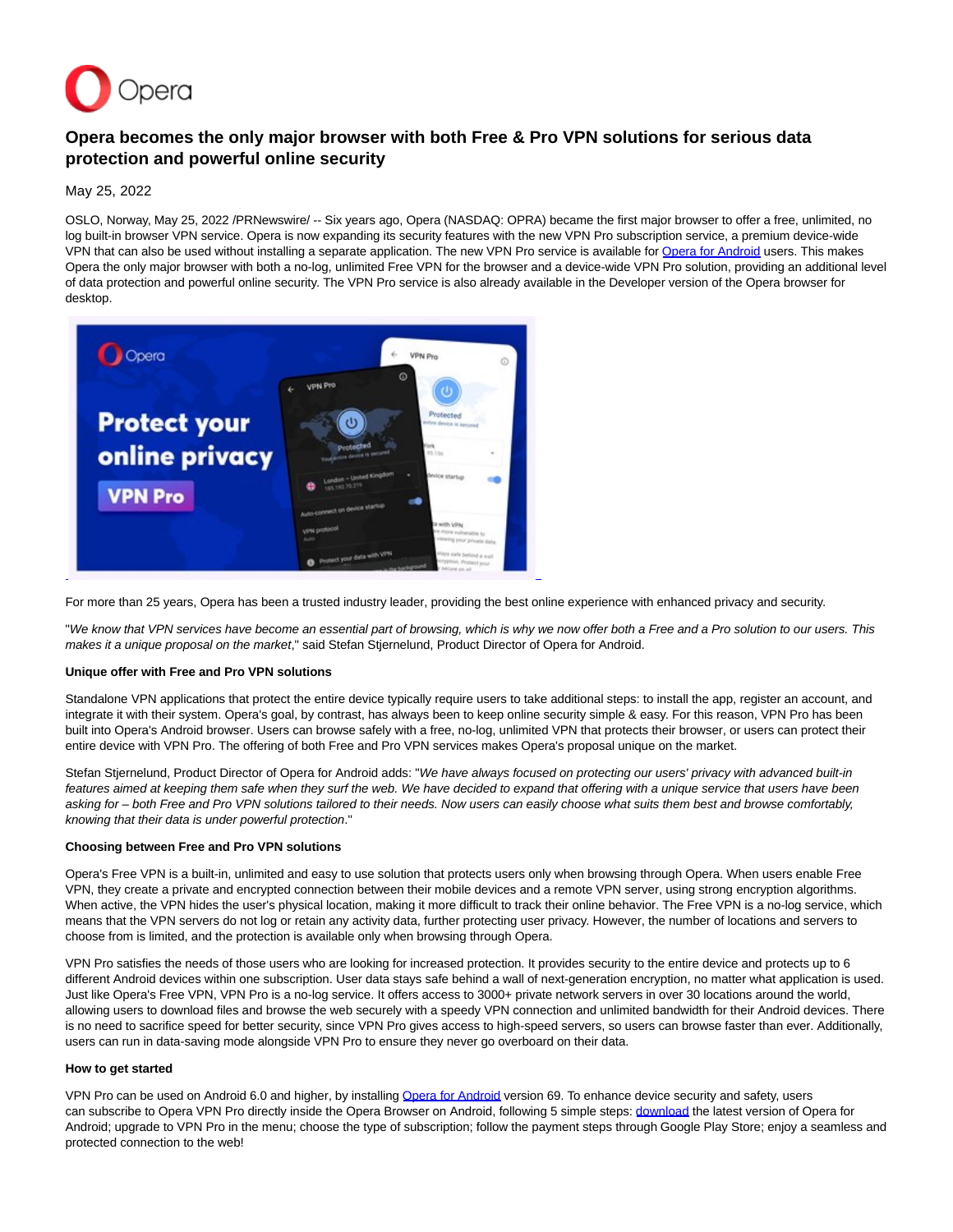With Opera VPN Pro, existing Opera users can easily subscribe using their Opera account, without the need to download another app or create another account. The pricing options vary from \$1.99 to \$5.99 per month (depending on the duration of the subscription) of VPN protection, making Opera VPN Pro one of the safest and most economical solutions on the market.

If a user ever needs any help with the service, Opera's team of industry-leading experts are always available to assist. Support can be easily reached through the Help Center or by Chat & Email support, both available [here.](https://c212.net/c/link/?t=0&l=en&o=3548086-1&h=283910206&u=https%3A%2F%2Fsup-opera.zendesk.com%2F&a=here)

[VPN Pro i](https://c212.net/c/link/?t=0&l=en&o=3548086-1&h=441768923&u=https%3A%2F%2Fwww.youtube.com%2Fwatch%3Fv%3DKU-wheiDWjw&a=VPN+Pro)s currently available for users in the majority of markets around the globe. There is a 7-day free trial period and a 30-day money-back guarantee. The release also has a limited time offer pricing of \$5.99 for one month, \$2.99 per month with 6-months subscription, and \$1.99 per month with 12-months subscription for VPN protection. To discover all the benefits, visit th[e dedicated VPN Pro page.](https://c212.net/c/link/?t=0&l=en&o=3548086-1&h=1712009014&u=https%3A%2F%2Fwww.opera.com%2Fproducts%2Fvpn-pro&a=dedicated+VPN+Pro+page) For those wishing to protect their entire device with VPN Pro right now, a subscription is available [here.](https://c212.net/c/link/?t=0&l=en&o=3548086-1&h=2017455345&u=https%3A%2F%2Fvpn-pro.onelink.me%2FTCPH%2Fhwo94jl9&a=here)

## **VPN Pro coming to all Opera browsers!**

Opera is currently developing the VPN Pro service for its other browsers to ensure that users get serious data protection and powerful online security no matter which device they use. The new VPN Pro service is alread[y available i](https://c212.net/c/link/?t=0&l=en&o=3548086-1&h=1241605701&u=https%3A%2F%2Fwww.opera.com%2Fdownload%23developer&a=available)n the Developer version of the Opera browser for desktop. Read more [here!](https://c212.net/c/link/?t=0&l=en&o=3548086-1&h=4038680573&u=https%3A%2F%2Fblogs.opera.com%2Fdesktop%2F2022%2F05%2Fopera-vpn-pro-developer%2F&a=here)

## **About Opera**

Opera is a global web innovator with an active base of hundreds of millions of monthly active users who seek a better internet experience. Building on over 25 years of innovation that started with browser products, Opera is now leveraging its brand and highly engaged user base in order to expand its business into new segments. Today, Opera offers users around the world a range of products and services that include PC and mobile browsers, the newsreader Opera News, and apps dedicated to gaming, Web3 and e-commerce. Opera is headquartered in Oslo, Norway and listed on the NASDAQ stock exchange (OPRA). Download the Opera browsers fro[m www.opera.com.](https://c212.net/c/link/?t=0&l=en&o=3548086-1&h=935750054&u=http%3A%2F%2Fwww.opera.com%2F&a=www.opera.com)